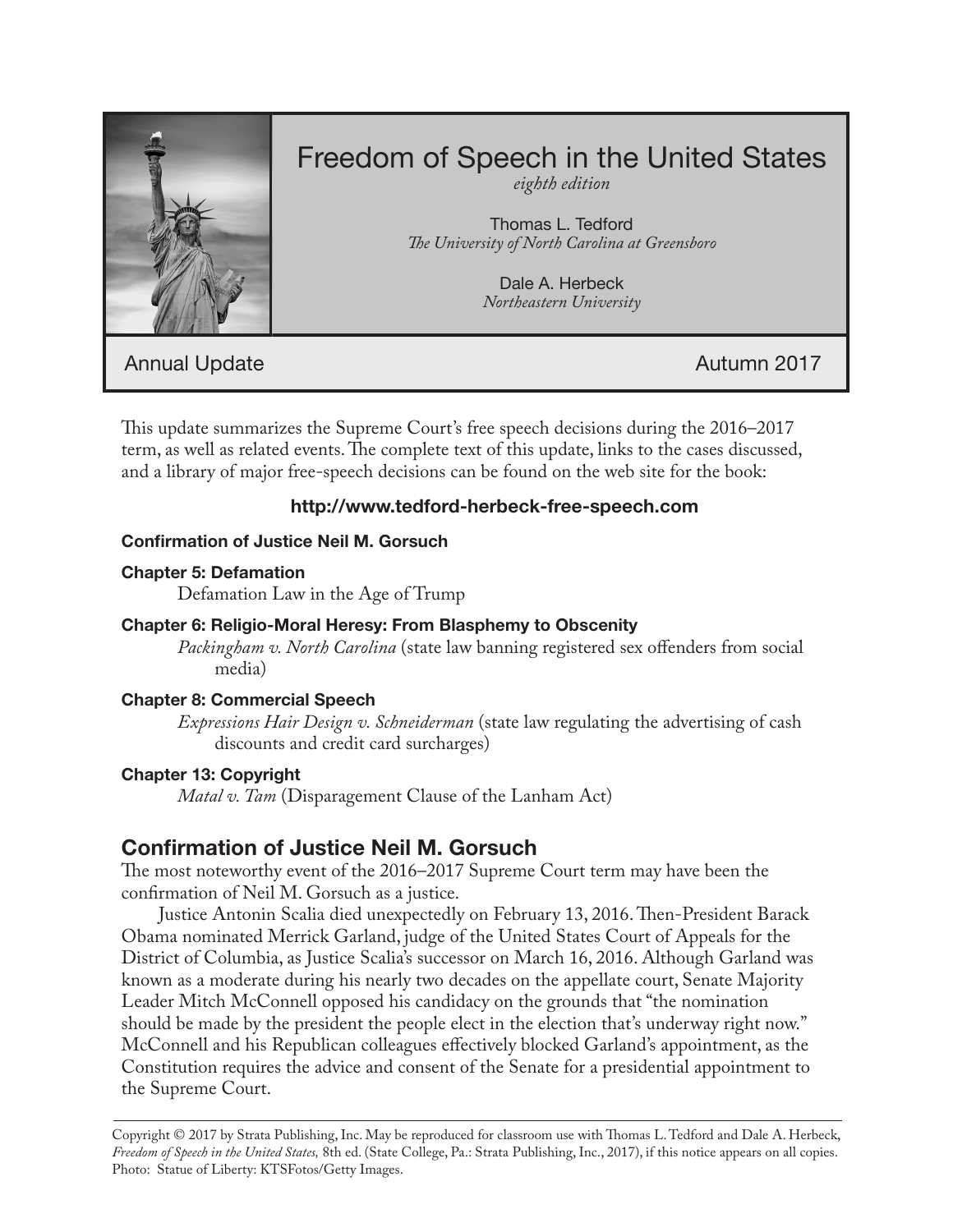During the 2016 presidential campaign, Republican nominee Donald Trump repeatedly promised to appoint a conservative in the "mold of Justice Scalia" to the Supreme Court. Eleven days after he was inaugurated, he nominated Neil M. Gorsuch of the United States Court of Appeals for the Tenth Circuit (based in Colorado) to fill Scalia's vacant seat on the bench. Announcing the decision during an evening ceremony at the White House, Trump proudly proclaimed, "Judge Gorsuch has outstanding legal skills, a brilliant mind, tremendous discipline and has earned bipartisan support." A former law clerk for Justices Byron White and Anthony Kennedy, Gorsuch had served as Principal Deputy Associate Attorney General of the United States from May 2005 until his appointment to the appellate court in August 2006. At 49, he had been one of the youngest appeals court judges in the country, and could easily serve on the Supreme Court for 30 or more years.

Republicans held a 52 to 48 majority in the Senate, assuring that Gorsuch's nomination would be confirmed on a Senate vote, but they did not have the 60 votes required to actually force a vote on Gorsuch. When Democrats prevented the nomination from coming to the Senate floor, Republicans invoked the "nuclear option": they amended Senate Rules to allow Gorsuch, and all future Supreme Court nominees, to be confirmed with a simple 51-vote majority. The Senate then confirmed Gorsuch on a 54-45 vote, mostly along partisan lines. Only three Democrats—Joe Donnelly of Indiana, Heidi Heitkamp of North Dakota, and Joe Manchin of West Virginia—voted for Gorsuch. (All three face reelection in 2018 in states that Trump carried in the 2016 election.)

Since Justice Sandra Day O'Connor retired in 2006, the Supreme Court has been evenly divided between four relatively conservative justices (Scalia, John Roberts, Clarence Thomas, and Samuel Alito) and four relatively liberal justices (Ruth Bader Ginsburg, Sonia Sotomayor, Elena Kagan, and Stephen Breyer). As a result, the deciding vote in many 5-4 decisions (about 20 percent of Supreme Court cases) has been cast by Justice Anthony Kennedy. Because one conservative (Gorsuch) replaced another conservative (Scalia), the ideological balance on the Court remains the same, but Justice Gorsuch's confirmation may affect the Court in other ways. For example, changing Senate Rules to allow nominees to be confirmed with a simple majority will probably make it easier for future presidents to appoint more overtly partisan nominees to the Court.

Justice Gorsuch was confirmed after oral arguments had been heard in most of the cases in the 2016–2017 term, so he did not participate in the three Supreme Court decisions featured in this update. Looking ahead to the 2017–2018 term, however, Justice Ruth Bader Ginsberg said, "we can safely predict that next term will be a momentous one." Among other things, the Supreme Court is slated to hear arguments over President Trump's travel ban, partisan gerrymandering, and business disputes ranging from corporate liability for wrongdoing abroad to arbitration and labor law. "The term that just ended," *USA Today* reported, "was the calm before the storm."

#### **Chapter 5: Defamation**

#### **Defamation Law in the Age of Trump**

As a candidate for the presidency, Donald Trump aggressively campaigned against the news media. He regularly complained about "hit pieces" and purposely "negative and horrible and false" articles, repeatedly denounced the "failing *New York Times,*" and often railed against so-called "fake news." As president, he promised the situation would change. "We're going to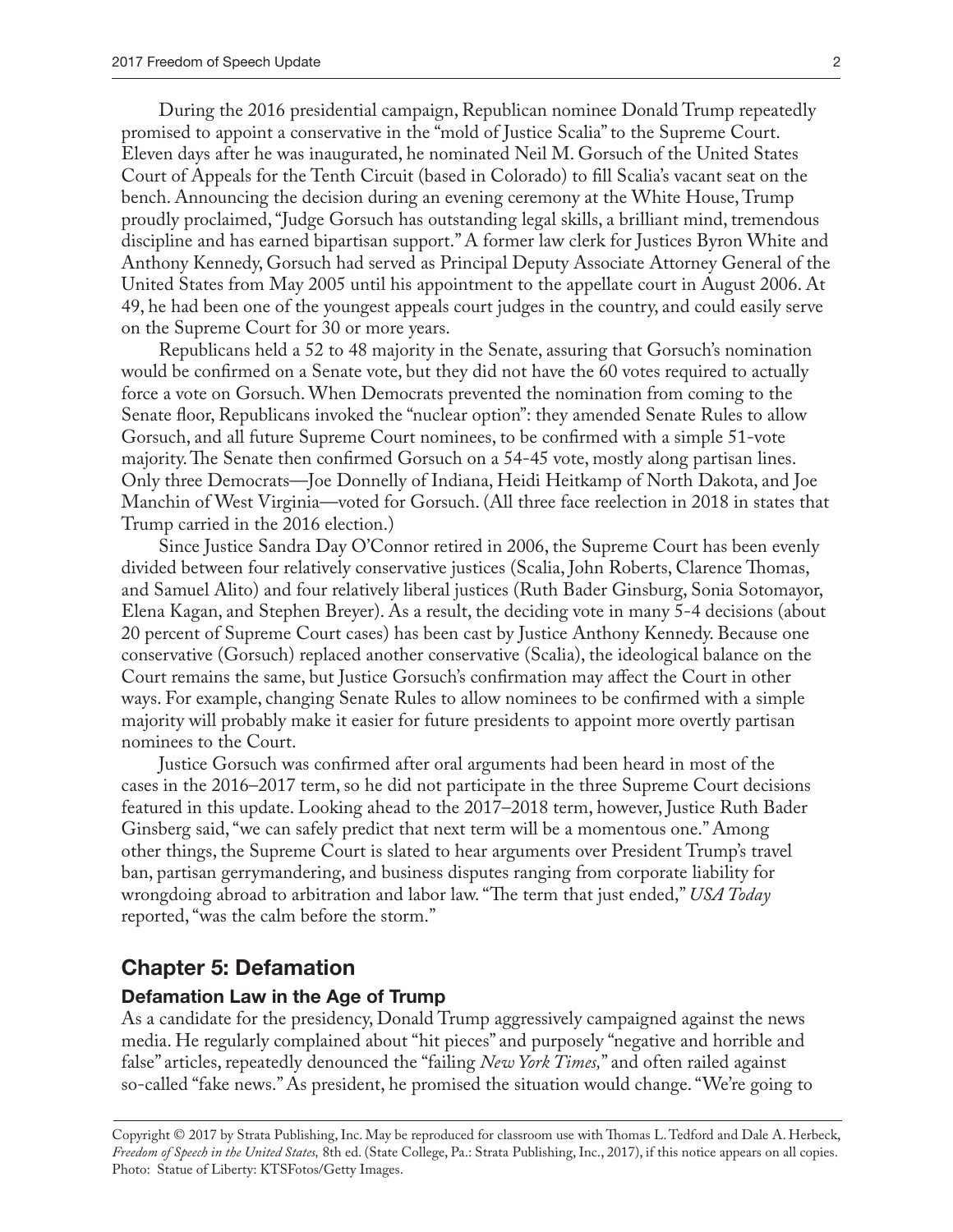open up those libel laws," he pledged. "So when *The New York Times* writes a hit piece which is a total disgrace or when *The Washington Post,* which is there for other reasons, writes a hit piece, we can sue them and win money instead of having no chance of winning because they're totally protected."

It is true that, under the Supreme Court decision in *New York Times v. Sullivan,* it is extremely difficult for an elected public official to recover damages for a defamatory statement. To prevail in court, a public official must prove that something false was said about him or her, that the defamatory statement harmed his or her reputation, and that the speaker acted with "actual malice": that is, that the speaker made the statement with "reckless disregard for the truth." As a result, few public figures file defamation suits; when they do, they seldom recover damages.

In escalating attacks, President Trump referred to the media as an "enemy of the people" and the "opposition party." He is unlikely to succeed in changing the law to make it easier for elected officials to recover damages, however, for two reasons.

First, defamation lawsuits are filed under state law, even in instances where jurisdictional issues require the suit to be initiated in federal court, and the Constitution does not give the president the power to change state laws. The federal government is only involved because the Supreme Court has developed First Amendment standards for assessing defamation claims. For example, in *New York Times v. Sullivan,* the Supreme Court extended First Amendment protection to a class of defamation (that which is directed at government officials) and overturned the decision of an Alabama jury.

Second, the president does not have Constitutional authority to overturn Supreme Court decisions. The president does have the power to nominate federal judges, however, including trial judges for federal district courts, judges for the federal appellate courts, and United States Supreme Court justices, but it would be difficult for the president to screen prospective appointments to ascertain whether they might be sympathetic to changing libel laws. Further complicating matters, the Roberts Court has been a staunch defender of the First Amendment. In recent terms, it has rejected government efforts to create new exceptions to the First Amendment or to limit the protection provided to free speech.

For these reasons, most commentators believe President Trump's efforts to reform libel law will fail. Nevertheless, his criticism of the media and threats of ligation has consequences. In conflating negative coverage with false statements, he undermines the important role that free speech plays in a democratic society.

# **Chapter 6: Religio-Moral Heresy: From Blasphemy to Obscenity U.S. Supreme Court**

**Case:** *Packingham v. North Carolina,* 137 S.Ct. 1730, 2017 U.S. LEXIS 3871 ( June 19, 2017); reversing and remanding the North Carolina Supreme Court decision in *State v. Packingham,* 368 N.C. 380, 2015 N.C. LEXIS 1061 (N.C. 2015).

**Subject:** A North Carolina law that makes it a felony for sex offenders to access a social network web site restricts lawful free speech, in violation of the First Amendment.

**Summary of Decision:** In 2002, Lester Gerard Packingham, a 21-year old college student, was convicted of "taking indecent liberties with a minor" for engaging in sex with a 13-year-old girl he was dating. He was sentenced to 10 to 12 months in jail. Because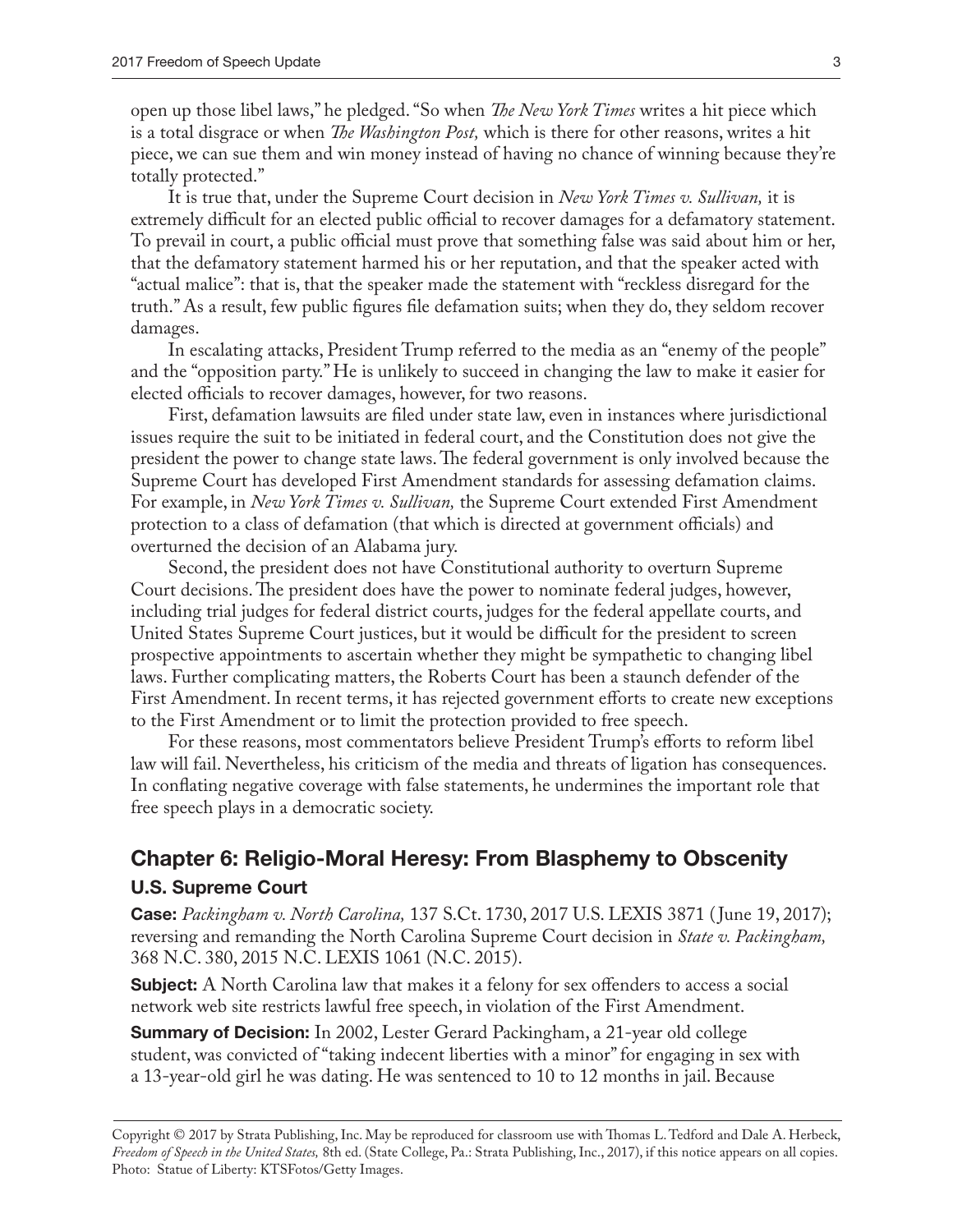Packingham claimed he had not known the girl's age, the judge suspended his sentence. Packingham completed two years of supervised release without incident, though he was still required to register as a sex offender.

In 2008, six years after Packingham's conviction, the North Carolina legislature adopted a law that made it a felony for a registered sex offender "to access a commercial social networking Web site where the sex offender knows that the site permits minor children to become members or to create or maintain personal Web pages." Under this law, a commercial social networking web site had four distinct attributes: (1) it "[i]s operated by a person who derives revenue from membership fees, advertising, or other sources related to the operation of the Web site," (2) it "[f ]acilitates the social introduction between two or more persons for the purposes of friendship, meeting other persons, or information exchanges," (3) it "[a]llows users to create Web pages or personal profiles that contain information such as the name or nickname of the user, photographs placed on the personal Web page by the user, other personal information about the user, and links to other personal Web pages on the commercial social networking Web site of friends or associates of the user that may be accessed by other users or visitors to the Web site," and (4) it "[p]rovides users or visitors . . . mechanisms to communicate with other users, such as a message board, chat room, electronic mail, or instant messenger." The statute was intended, its proponents argued, to prevent registered sex offenders from "gathering information about minors on the Internet" and using that information to make inappropriate contact with those minors.

The North Carolina statute had two notable exceptions. It did not extend to web sites that "provide only one of the following discrete services: photo-sharing, electronic mail, instant messenger, or chat room or message board platform." It also did not cover web sites that have as their "primary purpose the facilitation of commercial transactions involving goods or services between [their] members or visitors."

According to court records, the state had prosecuted more than 1,000 of the 20,000 registered sex offenders in North Carolina for illegally using social network web sites. As part of the state's enforcement effort, the Durham Police Department actively investigated registered sex offenders who were suspected of violating the law. During one investigation, an officer noticed that in 2010 the state had dismissed a traffic citation against J. R. Gerrard, who had responded with a triumphant post on his Facebook profile: "Man God is Good! How about I got so much favor they dismiss the ticket before court even started. No fine, No court costs, no nothing spent. . . . Praise be to GOD, WOW! Thanks JESUS!" Suspecting that "Gerrard" was a pseudonym that Packingham was using, the officer checked court records and learned that a traffic citation for Packingham had been dismissed about the time of Gerrard's Facebook post. Based on this information, the Durham Police Department obtained a search warrant and confirmed the officer's suspicion: Packingham had been posting to Facebook under the name "Gerrard."

Although there was no evidence that Packingham had contacted a minor or committed an illicit act, he was charged with violating the North Carolina law. The trial court denied a motion to dismiss his indictment as a violation of his First Amendment rights. A state appellate court reversed this decision, but the North Carolina Supreme Court held that the law was "constitutional in all respects." In particular, the North Carolina Supreme Court noted, the law is "carefully tailored . . . to prohibit registered sex offenders from accessing only those Web sites that allow them the opportunity to gather information about minors."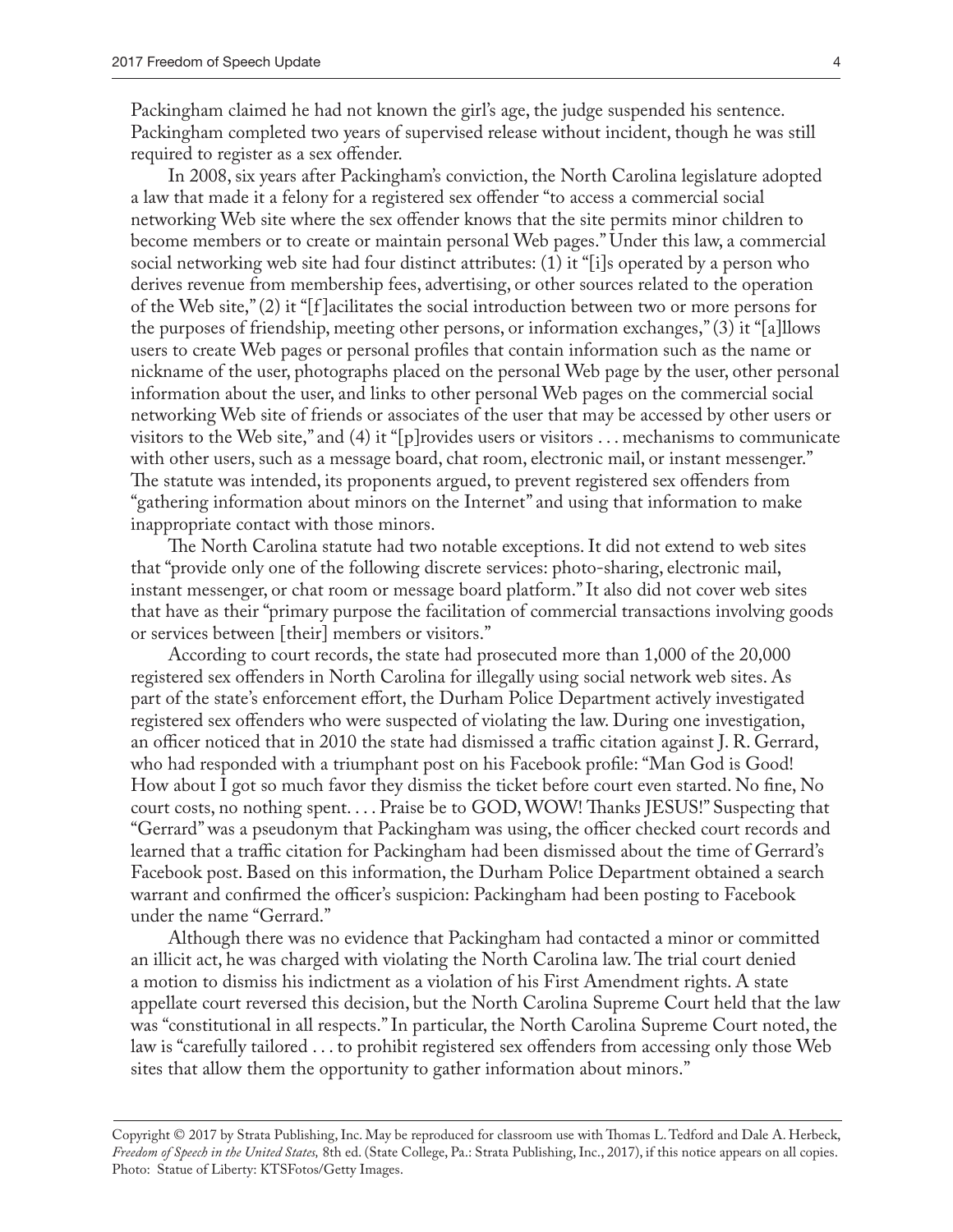All eight U.S. Supreme Court justices thought the North Carolina statute was "unprecedented in the scope of First Amendment speech it burdens." The justices differed, however, in their approaches to the case. Justice Anthony Kennedy (writing for himself and Justices Ruth Bader Ginsburg, Stephen Breyer, Elena Kagan, and Sonia Sotomayor) penned a sweeping opinion that framed the *Packingham* outcome as an important decision. Justice Samuel Alito, Jr., filed a concurring opinion (joined by Chief Justice John Roberts, Jr., and Justice Clarence Thomas) that took a more restrained approach and chastised the dramatic language employed in the majority opinion. ( Justice Neil Gorsuch did not participate in the *Packingham* decision.)

Justice Kennedy's opinion began by reviewing the facts in the case. He then identified the First Amendment issues. "In the past," Justice Kennedy wrote, "there may have been difficulty in identifying the most important places (in a spatial sense) for the exchange of ideas, [but] today the answer is clear. It is cyberspace—vast democratic forums of the Internet . . . and social media in particular." Although we are starting to recognize the importance of the Internet, Justice Kennedy continued, "We cannot appreciate yet its full dimensions and vast potential to alter how we think, express ourselves, and define who we want to be. The force and directions of the Internet are so new, so protean, and so far reaching that courts must be conscious that what they say today might be obsolete tomorrow."

Justice Kennedy then conducted a traditional First Amendment analysis. Because the North Carolina law is content neutral, he noted, it is subject to intermediate scrutiny to determine whether the law is "narrowly tailored to serve a significant government interest." The law was flawed, he concluded, because it "enacts a prohibition unprecedented in the scope of First Amendment speech it burdens." By prohibiting registered sex offenders from using social media, the law "bars access to what for many are the principal source for knowing current events, checking ads for employment, speaking and listening in the modern public square, and otherwise exploring the vast realms of human thought and knowledge. These websites can provide perhaps the most powerful mechanism available to a private citizen to make his or her voice heard. They allow a person with an Internet connection to become a town crier with a voice that resonates farther than it could from any soapbox."

Justice Kennedy acknowledged that the state had a compelling interest in protecting minors from sexual predators, but said the law was unconstitutional because it went too far in enacting a "complete bar to the exercise of First Amendment rights on websites integral to the fabric of our modern society and culture." It is a well-established rule, Justice Kennedy concluded, that "the government may not suppress lawful speech as the means to suppress unlawful speech. That is what North Carolina has done here. Its law must be held invalid."

Justice Alito, in his concurring opinion, agreed with the majority's conclusion that the North Carolina law violated the Free Speech Clause of the First Amendment. "I cannot join the opinion of the Court," he lamented, "because of its undisciplined dicta" (the extraneous parts of the opinion that do not speak to the underlying legal issue). In particular, he objected to Justice Kennedy's attempt to "equate the entirety of the Internet with public streets and parks." Justice Alito feared that this expansive approach was dangerous: if the First Amendment protected the "entirety of the Internet," he said, the states would have "little ability to restrict the sites that may be visited by even the most dangerous sex offenders." He admonished the Court to be more "cautious in applying our free speech precedents to the Internet." Rejecting the "loose rhetoric" he found in the majority opinion, Justice Alito argued that the Court should act with caution and proceed "one step at a time." The North Carolina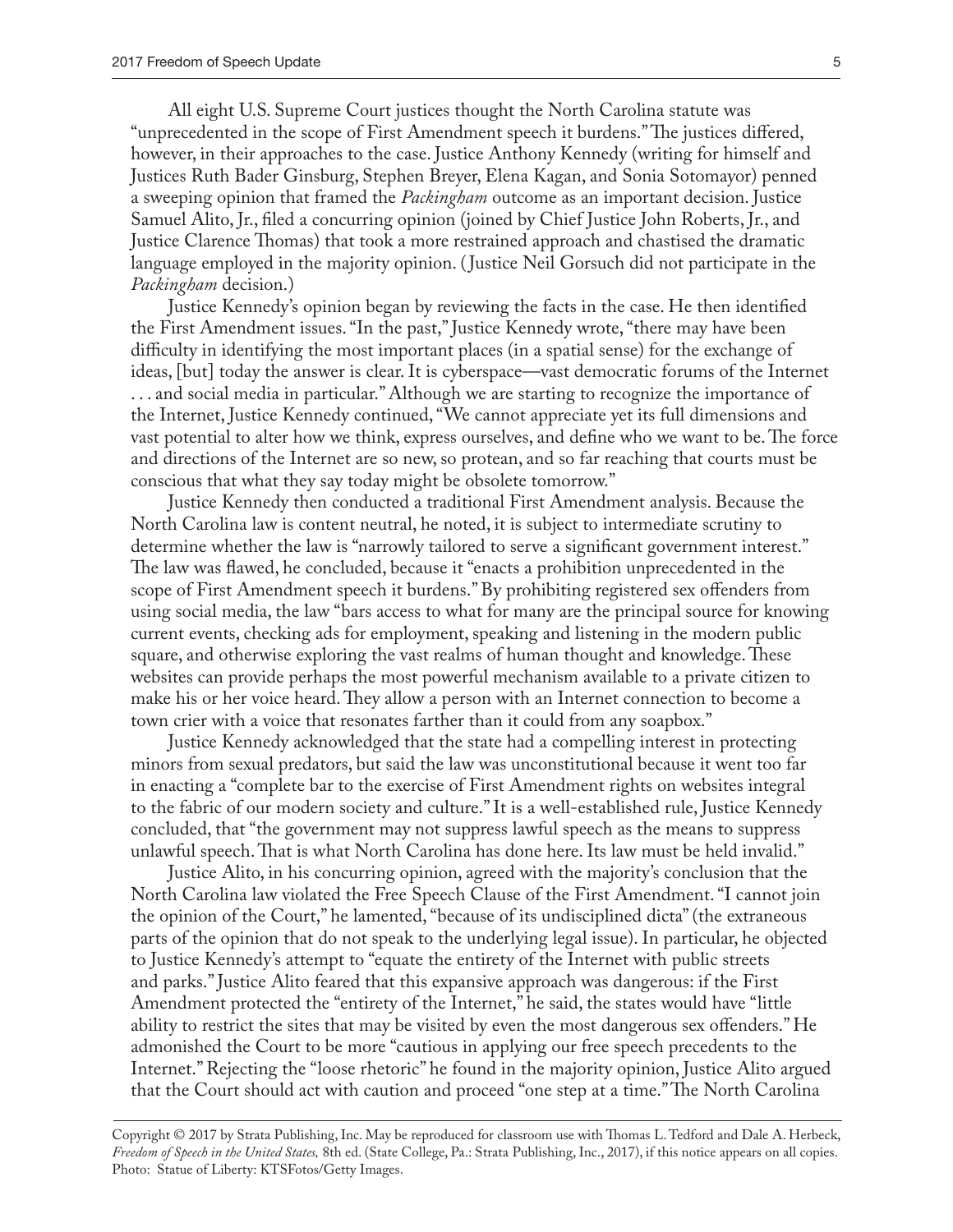law was clearly unconstitutional, but that did not mean the Supreme Court had to embrace the "full dimensions and vast potential" of "the Cyber Age" that Justice Kennedy championed.

# **Chapter 8: Commercial Speech**

#### **U.S. Supreme Court**

**Case:** *Expressions Hair Design v. Schneiderman,* 137 S.Ct. 1144, 2017 U.S. LEXIS 2186 (March 29, 2017); vacating and remanding the Second Circuit Court of Appeals decision in *Expressions Hair Design v. Schneiderman,* 808 F.3d 118, 2015 U.S. App. LEXIS 21521 (2d Cir. 2015).

**Subject:** A New York law that regulates the advertising of cash discounts and credit card surcharges is a regulation of speech that is protected by the First Amendment.

**Summary of Decision:** Merchants who accept credit cards often charge consumers who pay with credit cards a higher price than consumers who pay with cash. This surcharge, generally 2 or 3 percent of the transaction, allows the merchant to recover the extra costs (sometimes referred to as "swipe fees") associated with accepting payment by credit cards. New York and ten other states adopted laws that required merchants to explain the price difference as a cash discount rather than as a credit card surcharge. Whether the charge is called a discount or a surcharge, of course, the effect is the same: customers are charged for the privilege of paying with plastic.

These laws were ignored for many years because the credit card networks (Visa, Mastercard, etc.) prohibited merchants from discriminating against consumers who pay with their cards. In recent years, however, the networks have relaxed these prohibitions because of antitrust considerations. As a result, the state statutes became important constraints on merchant behavior.

Five businesses in New York State that wanted to impose surcharges on credit card sales challenged the law, on the grounds that it violated their freedom of speech by restricting what they could say about their prices. The merchants argued that they were providing truthful speech, conveying information about the price of legal goods and services, and that the provision of the law distinguishing between discounts and surcharges was unconstitutionally vague. A federal district court was sympathetic to the merchants, but the Second Circuit Court of Appeals was not. The Appellate Court summarily dismissed the suit, concluding that the regulation of a "price practice" deals with conduct, and thus did not threaten the merchants' right to free speech.

The Supreme Court granted certiorari. After hearing oral arguments, the justices held that the New York law regulated speech on an 8-0 decision. There was, however, disagreement as to the scope of the decision. Chief Justice John Roberts (joined by Justices Anthony Kennedy, Clarence Thomas, Ruth Bader Ginsburg, and Elena Kagan) crafted a narrow opinion favoring the merchants. Justices Stephen Breyer and Sonia Sotomayor (joined by Justice Samuel Alito) filled broader concurring opinions. ( Justice Neil Gorsuch did not participate in the decision.)

Writing for the majority, Chief Justice Roberts reduced the case to a single point. Unlike earlier cases that regulated the amount a store could collect, he said, the New York law was "different" because it "tells merchants nothing about the amount they are allowed to collect from a cash or credit card payer. Sellers are free to charge \$10 for cash and \$9.70, \$10, \$10.30,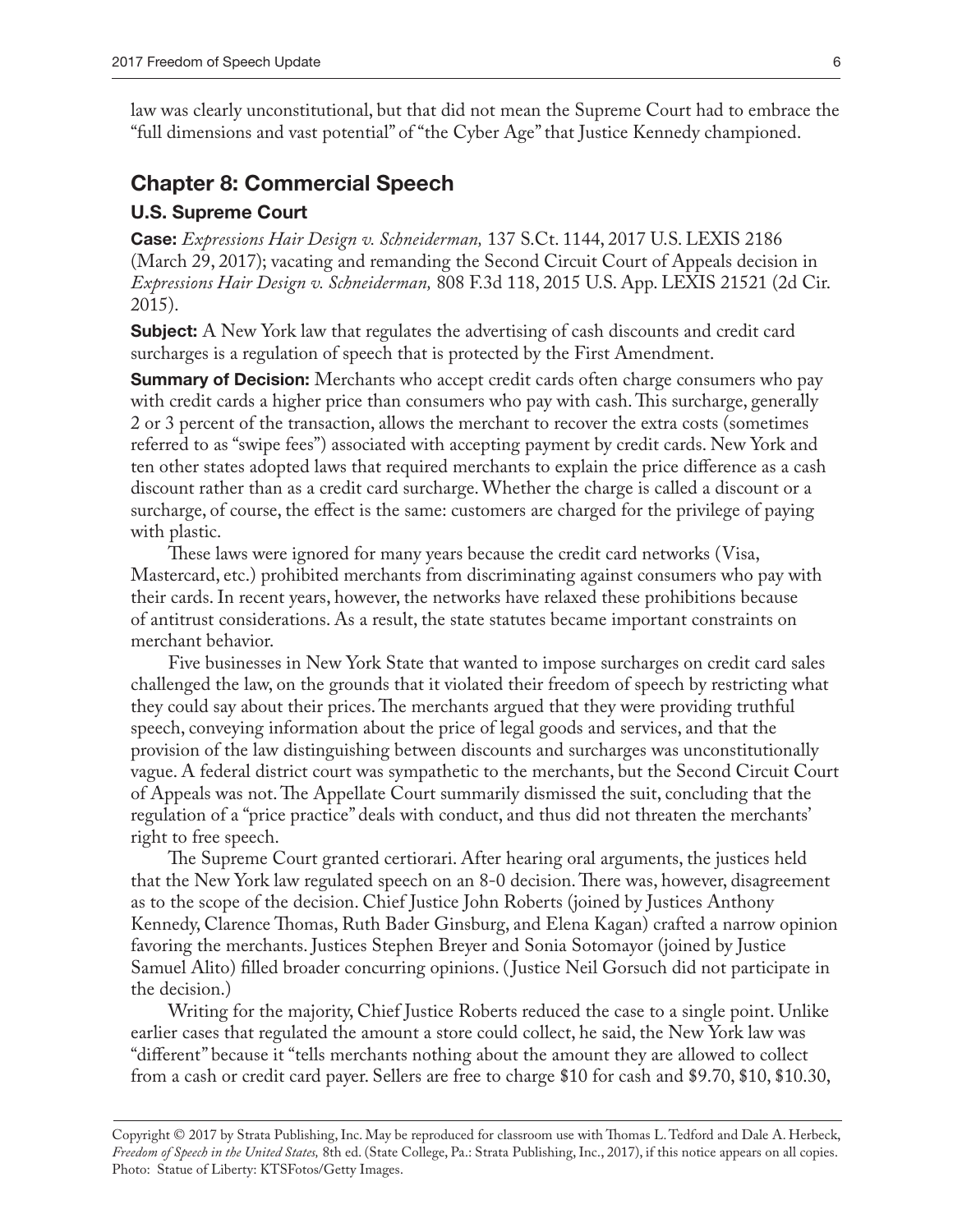or any other amount for credit. What the law does regulate," he continued, is "how sellers may communicate their prices. A merchant who wants to charge \$10 for cash and \$10.30 for credit may not convey that price in any way he pleases. He is not free to say '\$10 for credit with a 3% credit card surcharge' or '\$10 plus \$0.30 for credit.'" Because the law regulated the "communication of prices rather than prices themselves," Chief Justice Roberts concluded, "It regulates speech."

The distinction was crucial because the Second Circuit, which had concluded that the New York law regulated *conduct,* had not considered whether the law was a valid regulation on commercial *speech.* "We are a court of review, not of first view," Chief Justice Roberts declared. "We decline to consider those questions in the first instance. Instead, we remand for the Court of Appeals to analyze [the New York law] as a speech regulation."

The very narrow approach that Chief Justice Roberts offered did not go far enough for Justices Breyer, Sotomayor, or Alito. In his concurring opinion, Justice Breyer expressed ongoing reservations about applying heightened First Amendment scrutiny to laws that regulate purely economic matters. "I agree with the Court that New York's statute regulates speech," Justice Breyer observed. "But that is because virtually all government regulation affects speech. Human relations take place through speech. And human relations include community activities of all kinds—commercial and otherwise."

In her concurring opinion, Justice Sotomayor complained, "The Court only addresses one part of one half of petitioners' First Amendment challenge to the New York statute at issue here. This quarter-loaf outcome is worse than none." She argued that the Court should have addressed all the issues raised by a confusing statute, including the vagueness question. To help frame these issues, she would have asked the lower federal court to ask the New York high court for a definitive interpretation (referred to as a "certification") of the state law.

The Supreme Court decision in *Expressions Hair Design v. Schneiderman* vacated the Second Circuit Court of Appeals dismissal of the case. This decision does not mean the New York law that the merchants challenged is necessarily unconstitutional. The Court simply directed the Appellate Court to assess the New York law using the commercial speech doctrine. Consequently, there will probably be another round of arguments about the New York statute in the federal courts.

# **Chapter 13: Copyright**

#### **U.S. Supreme Court**

**Case:** *Matal v. Tam,* 137 S. Ct. 1744, 2017 U.S. LEXIS 3872 ( June 19, 2017); affirming the United States Court of Appeals for the Federal Circuit decision in *In re Tam,* 808 F.3d 1321, 2015 U.S. App. LEXIS 22593 (Fed. Cir. 2015).

**Subject:** The Disparagement Clause of the Lanham Act violates the First Amendment.

**Summary of Decision:** Simon Tam is the lead singer of an Asian-American rock band from Portland, Oregon, that calls itself "The Slants." Many people view the term "slants" as a racial slur against Asians, but Tam said the band was attempting to reappropriate the term, just as the LGBT community has reclaimed the term "queer." When Tam attempted to formally register the band's name as a trademark in 2011, the U.S. Patent and Trademark Office (PTO) denied his application on the grounds that the name violated the Disparagement Clause of the Lanham Act. Under this provision, the PTO may refuse to register a trademark that "consists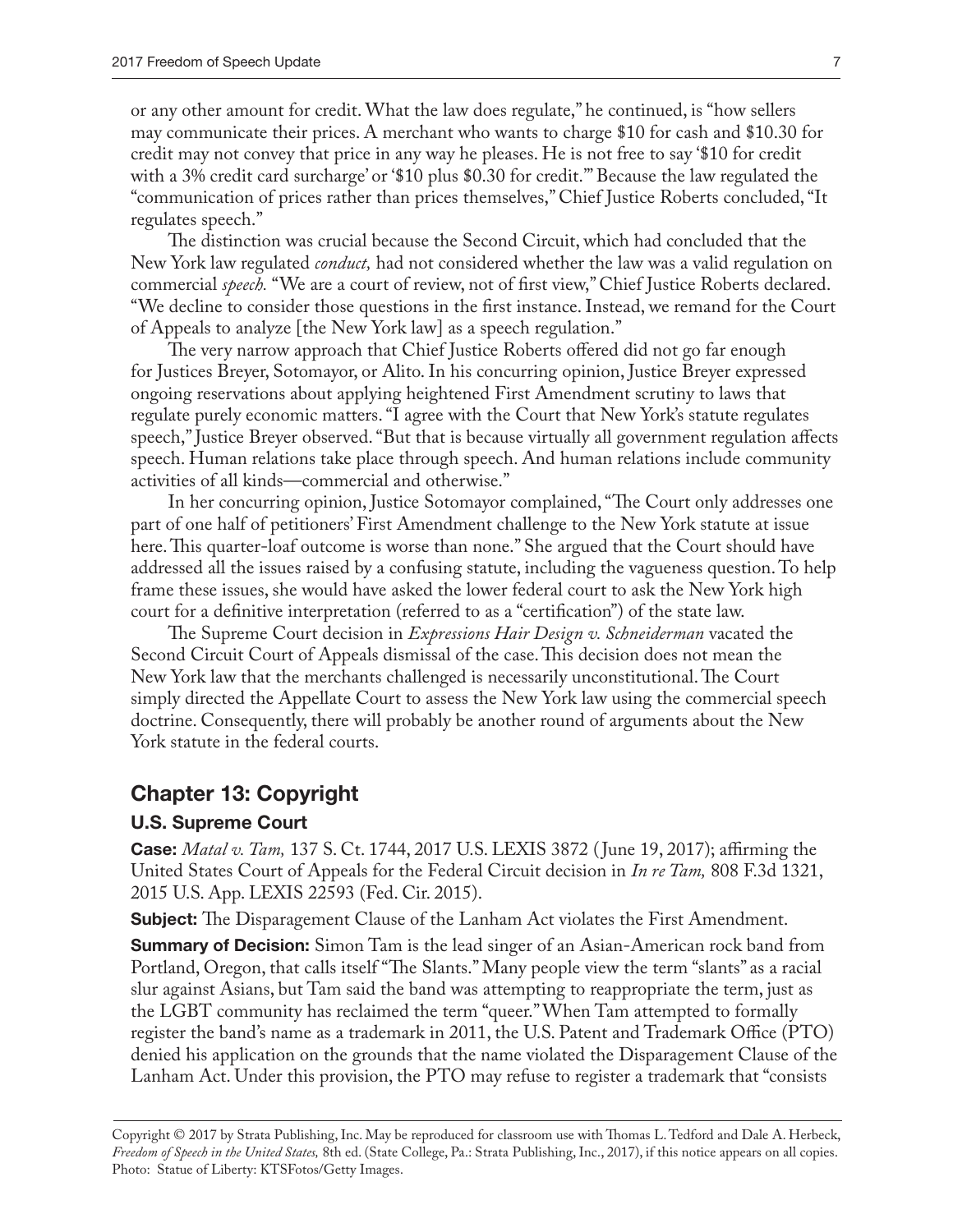of or comprises immoral, deceptive, or scandalous matter; or matter which may disparage or falsely suggest a connection with persons, living or dead, institutions, beliefs, or national symbols, or bring them into contempt, or disrepute." According to the PTO, registering "The Slants" would be disparaging to "persons of Asian descent."

Tam appealed in federal court, on the grounds that the PTO's decision violated his freedom of speech. The Federal Circuit Court of Appeals sided with the Slants and struck down the Disparagement Clause on the grounds that it violated the First Amendment. "The government cannot refuse to register disparaging marks because it disapproves of the expressive message conveyed by the marks," the court held. "It cannot refuse to register marks because it concludes that such marks will be disparaging to others."

The PTO appealed to the Supreme Court, arguing, among other things, that the refusal to register "The Slants" as a trademark did not restrict Tam's freedom of speech. After all, Tam and the band were still free to call themselves "The Slants" and to use the name to promote their music and events. The PTO argued it was simply enforcing the rules necessary to run a trademark registration program. Furthermore, the PTO argued, forcing the agency to register a trademark for "The Slants" was akin to compelling the government to speak. To support its position, the PTO cited the Supreme Court decision in *Walker v. Texas Sons of Confederate Veterans,* in which the Court had held that the state of Texas could not be compelled to issue a specialty license plate, bearing an image of the Confederate flag, that had been requested by the Sons of Confederate Veterans. On a 5-4 vote, the justices held that the Texas Department of Motor Vehicles did not violate the First Amendment in refusing to grant the request for the specialty license plate. If Texas was required to issue the plates, the majority held, it would force the government to speak on an issue.

In *Matal v. Tam,* the eight U.S. Supreme Court justices all sided with Tam and "The Slants." They differed, however, on the underlying reasoning. In an opinion by Justice Samuel Alito (joined by Chief Justice John Roberts, Justice Clarence Thomas, and Justice Stephen Breyer), the majority declared that the idea that the government may restrict offensive speech "strikes at the heart of the First Amendment. Speech that demeans on the basis of race, ethnicity, gender, religion, age, disability, or any other similar ground is hateful; but the proudest boast of our free speech jurisprudence is that we protect the freedom to express the thought that we hate."

In a concurring opinion, Justice Anthony Kennedy (joined by Justices Ruth Bader Ginsburg, Sonia Sotomayor, and Elena Kagan) emphasized that the law was a form of content discrimination: "A law that can be directed against speech found offensive to some portion of the public can be turned against minority and dissenting views to the detriment of all. The First Amendment does not entrust that power to the government's benevolence. Instead, our reliance must be on the substantial safeguards of free and open discussion in a democratic society." ( Justice Neil Gorsuch did not participate in the *Matal v. Tam* decision.)

Although their reasoning differed, the justices were in agreement on the key point: The Disparagement Clause prohibition on trademarks that disparage members of racial or ethnic groups violated the First Amendment. Writing for the majority, Justice Alito also rejected the government speech argument. "If the federal registration of a trademark makes the mark government speech, the federal government is babbling prodigiously and incoherently," Justice Alito continued. "It is saying many unseemly things. It is expressing contradictory views. It is unashamedly endorsing a vast array of commercial products and services. And it is providing Delphic advice to the consuming public."